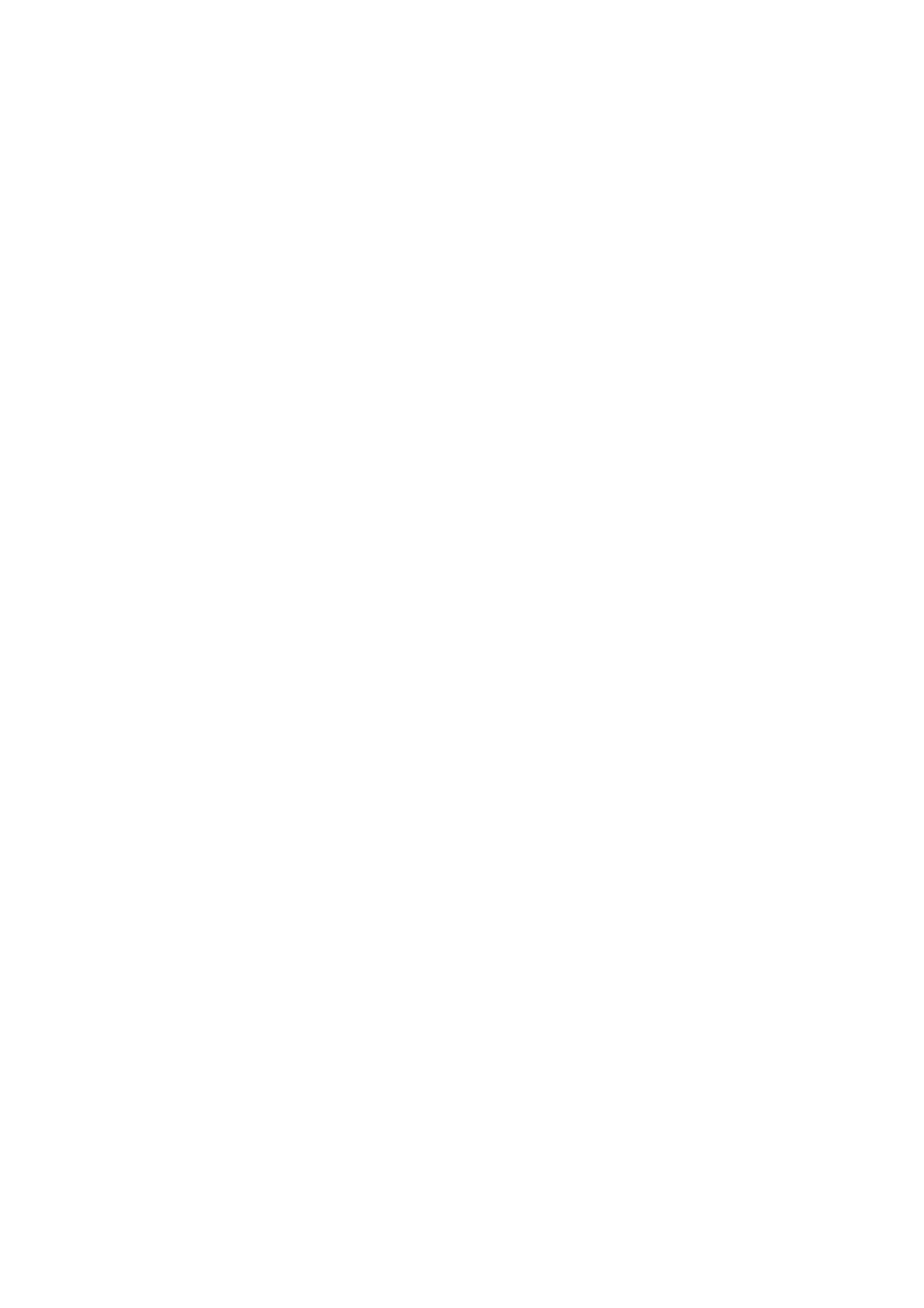# CONSTITUTIONAL AMENDMENT



The procedure of amendment makes the Constitution of India neither totally rigid nor totally flexible, rather a curious mixture of both. Some provisions can be easily changed and for some others, special procedures are to be followed. Despite the fact that India is a federal state, the proposal for amending the Constitution can be initiated only in the House of the Union Legislature and the State Legislatures have no such power.

In fact, there are three methods of amending the Constitution. But Article 368 of the Constitution which lays down the procedure for amendment mentions two methods:

- 1. An amendment of the Constitution may be initiated only by the introduction of a Bill for the purpose in either House of Parliament and when a Bill is passed in each House.
- (i) by a majority of total membership of that House.
- (ii) by a majority of not less than two-thirds of the members of that House present and voting, it shall be presented to the President who shall give his assent to the Bill and there upon the Constitution shall stand amended in accordance with the term of the Bill.

Most of the provisions of the Constitution can be amended by this procedure.

- 2. For amending certain provisions a special procedure to be followed,
- (i) a Bill for the purpose must be passed in each House of Parliament by a majority of total membership of the House,
- (ii) by a majority of not less than two-thirds of the members of that house present and voting and
- (iii) it should be notified by the legislatures of not less than one-half of the States before the Bill is presented to the President for assent.

The provisions requiring this special procedure to be followed include- (a) manner of the election of the President, (b) matters relating to the executive power of the Union and of the State, (c) representation of the States in Parliament (d) matters relating to the Union Judiciary and High Courts in the States (e) distribution of legislative powers between the Union and the States (f) any of the List in the Seventh Schedule (g) provisions of Article 368 relating to the procedure for amendment of the Constitution, etc.

3. There are certain provisions which require simple majority for amendments. They can be amended by the ordinary law making process. They include (a) formation of new States and alteration of areas, boundaries or names of existing ones (b) creation or abolition of Legislative Councils in the States (c) administration and control of Scheduled Areas and Scheduled Tribes (d) the salaries and allowances of the Supreme Court and High Court Judges (e) laws regarding citizenship, etc. It is significant that the laws passed by Parliament to change the above provisions would not be deemed to be amendments of the Constitution for the purpose of Article 368.

# *Some important amendments are:*

# **The Constitution (First Amendment) Act, 1951**

In June 1951, the Constitution (First Amendment) Act was passed, and the following Amendment in the Constitution were inserted : (i) To Article 15, a new clause (4) was added: (ii) clauses (2) and (6) of Article 19 were recast; (iii) After Article 31, Article 31A and 31B were inserted; (iv) For original Article 85, a new Article was substituted; (v) In Article 87, clauses (1) and (2) were recast; (vi) For the original Article 174, a new Article was substituted; (vii) In Article 176, clauses (1) and (2) were recast: (viii) Clause (1) of Article 341 was recast; and similarly, clause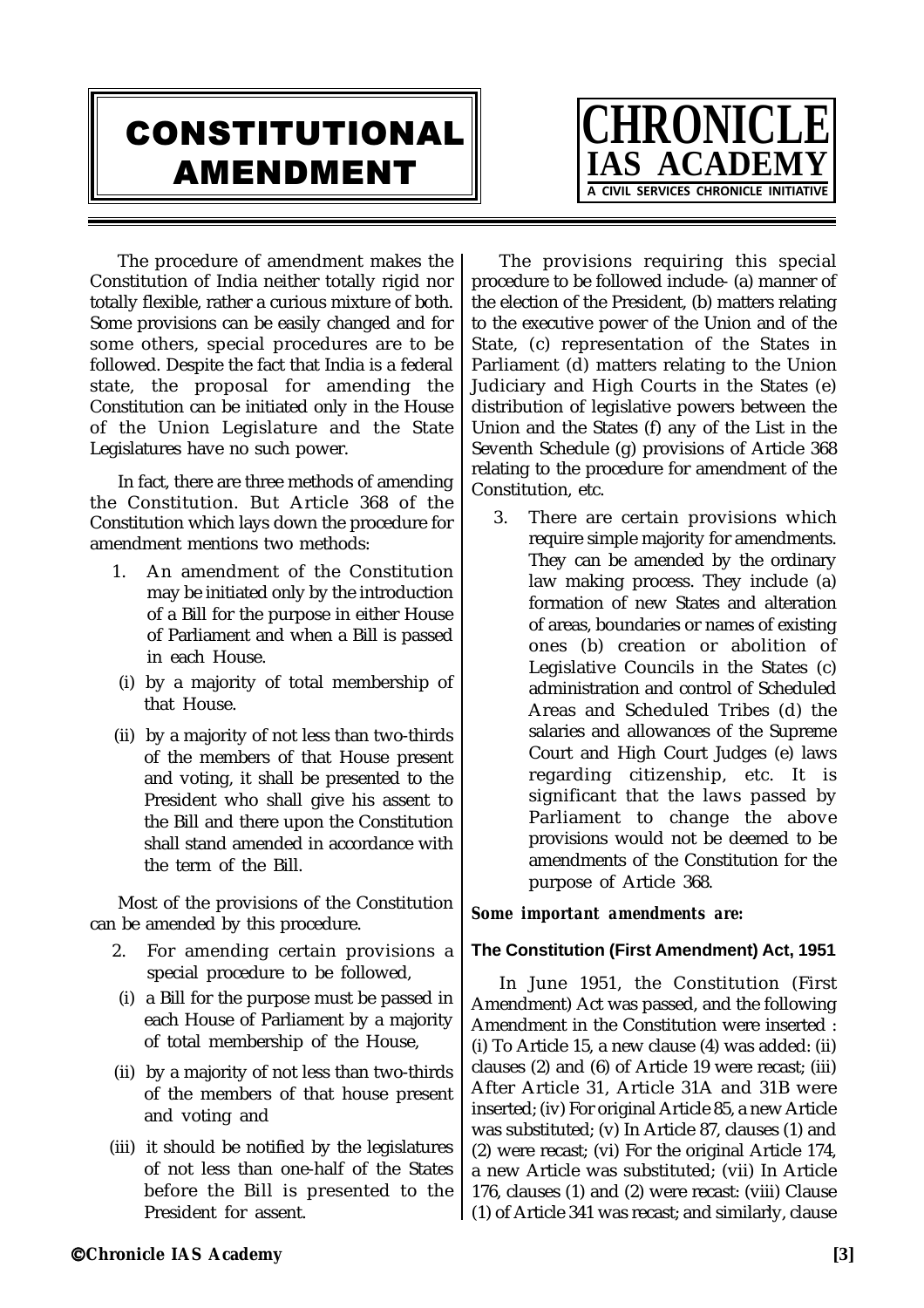(1) of Article 342, sub-clause (a) of Article 342, sub clause (a) of clause (3) of Article 372, and clause (1) of Article 376 were also recast; (ix) After the Eighth Schedule to the Constitution a Ninth Schedule was added and thirteen laws passed by State Legislatures were included in it so that those Acts might not be challenged in courts.

The main purpose of the Amendment was the removal of certain practical difficulties created by court decisions in several cases such as Kameshwar Singh vs. State of Bihar, Romesh Thapar vs. State of Madras, Brij Bhusan vs. State of Delhi and Motilal vs. Government of Uttar Pradesh. The issues involved in these cases were numerous, such as the scope of the fundamental right of freedom of speech, acquisition of Zamindari (land) of intermediaries, conflict between a citizen's fundamental right to practise any profession, or to carry on any business or trade (Article 19) and State monopoly of any trade, and so on.

#### **The Constitution (Second Amendment) Act, 1952**

The Second Amendment, amended Article 81 in order to remove the prescribed limit of 7,50,000 of the population for one member to be elected to the Lok Sabha. According to the original provision, at least one member was to be elected to the Lok Sabha for every 7,50,000 of the population. It was further provided that the maximum number of elected member to the Lok Sabha should not exceed 500.

# **The Constitution (Third Amendment) Act, 1954**

The Third Amendment brought about changes in the Seventh Schedule consisting of the three Legislative Lists and entry 33 of the Concurrent List was substituted by a new one.

#### **The Constitution (Fourth Amendment) Act, 1955**

Article 31 and 31A were amended by the Constitution Fourth Amendment Act. Clause (2) of Article 31 clause (1) of Article 31A were substituted by new clauses. As a result of these, the adequacy of the quantum of compensation paid for the compulsory acquisition of property for 'a public purpose' could not be questioned in a court of law. It also amended Article 305 and the Ninth Schedule.

**The Constitution (Fifth Amendment) Act, 1955**

The Constitution (Fifth Amendment) Act amended Article 3. In the Constitution there was no time limit during which a State Legislature should express its boundaries, which the Centre may like to make. With the help of this amendment, it was provided that the State will be required to express its views on such matters within such period as may be specified in the reference or within such further period, as the President may allow.

# **The Constitution (Sixth Amendment) Act, 1956**

In this Act, the Seventh Schedule to the Constitution was amended and in the Union List, a new entry was added after Entry 92 in the State List, a new Entry was substituted for Entry 54. It also amended Articles 269 and 286 dealing with inter-state Sales-tax.

# **The Constitution (Seventh Amendment) Act, 1956**

The Seventh Amendment brought about the most comprehensive changes so far in the Constitution. This amendment was designed to implement the State Reorganisation Act. The Second and Seventh schedules were substantially amended for the purpose of the States Reorganization Act.

# **The Constitution (Eight Amendment) Act, 1959**

The Act extended the period of reservation seats in Lok Sabha and State Legislatures for the Anglo-Indians, the Scheduled Castes and Scheduled Tribes by another 10 years.

# **The Constitution (Ninth Amendment) Act, 1960**

It provided for the transfer of certain territories of India to Pakistan under an agreement between India and Pakistan as a part of a comprehensive settlement of border disputes between the two countries.

# **The Constitution (Tenth Amendment) Act, 1961**

The Tenth Amendment integrates the areas of Free Dadra and Nagar Haveli with the Union of India and provides for their administration under the regulation making powers of the President.

# **The Constitution (Eleventh Amendment) Act, 1961**

It amended Article 71 so as to make it clear that the election of the President or the Vice-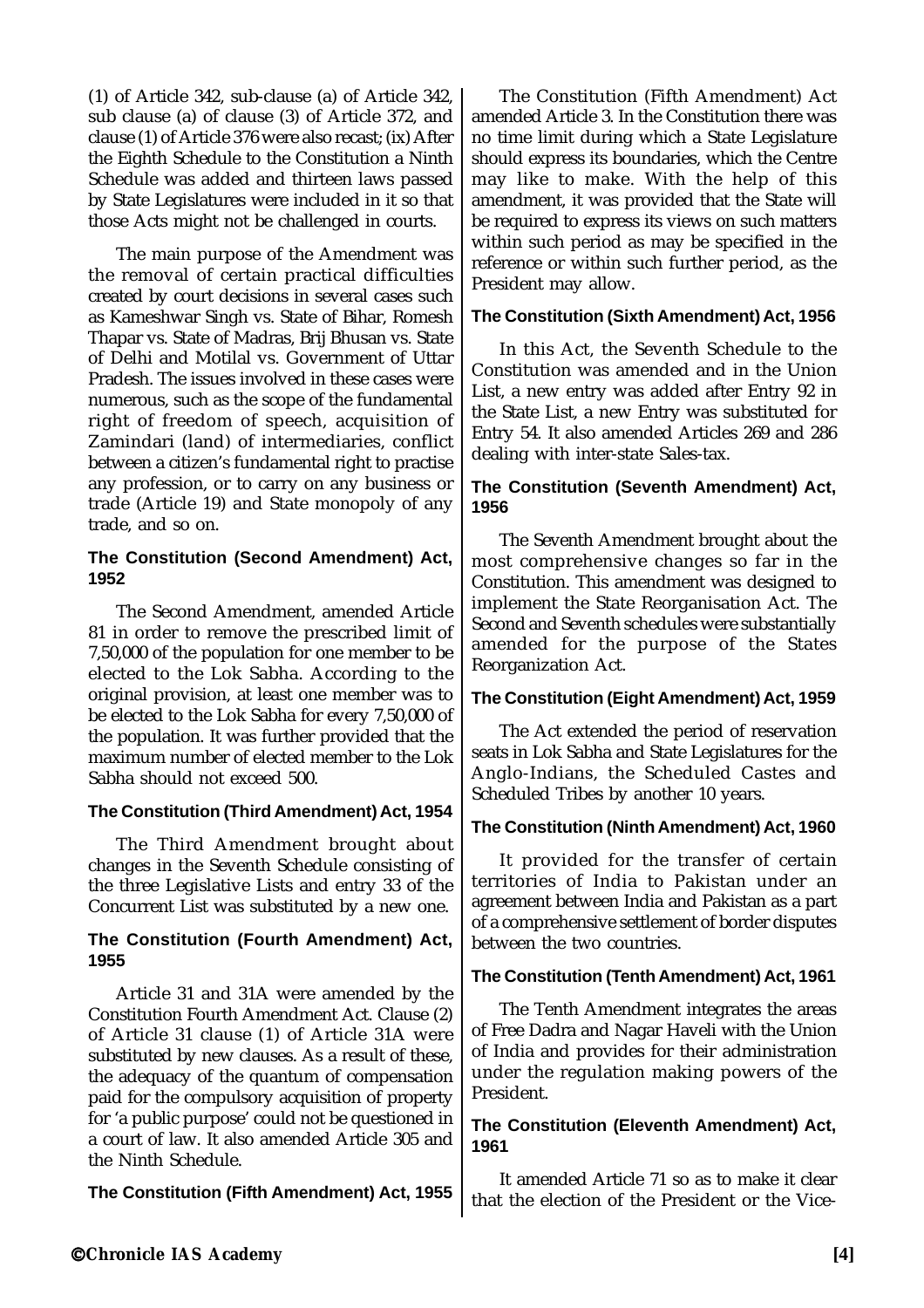President shall not be challenged on the ground of any vacancy for whatever reason in the appropriate electoral college. It also obviates the necessity of a joint meeting of the two Houses of Parliament (Article 66) by constituting them into an electoral college for the election of the Vice-President.

#### **The Constitution (Twelfth Amendment) Act, 1962**

The main object of the Amendment was to add Union Territories of Goa, Daman and Diu to the Union of India and for this First Schedule of the Constitution was amended.

### **The Constitution (Thirteenth Amendment) Act, 1962**

The Act provides the creation of Nagaland as the Sixteenth State of the Union. The Amendment provides also for the vesting of certain special responsibilities in the Governor of Nagaland.

# **The Constitution (Fourteenth Amendment) Act, 1962**

The amendment provides for the incorporation of the former French Establishments in India, under the name Pondicherry, as an integral part of the territory of the Indian Union. It also amended Article 31 to increase, from a maximum 20 to 25, the number of seats assigned in the Lok Sabha for the Union Territories.

### **The Constitution (Fifteenth Amendment) Act, 1963**

The amendment raised the retirement age of High Court Judges from 60 to 62 years. It also empowered the various High Courts to hear cases against the Union Government.

#### **The Constitution (Sixteenth Amendment) Act, 1963**

The Act seeks to enable Parliament to make laws provident penalty for any person questioning the sovereignty and integrity of India. Under the provisions of the this Amendment, a person shall not be qualified to be chosen to fill a seat in Parliament or in the Legislature of State unless, inter-alia, he makers or subscribes before a person authorised by the Election Commission an oath or affirmation that he will bear true faith and allegiance to the

Constitution and will uphold the sovereignty and integrity of India.

# **The Constitution (Seventeenth Amendment) Act, 1964**

The Act amended the definition of the term 'estate' in Article 31A to include lands held under 'Ryotwari settlement' and also other lands in respect of which provisions are normally made in land reform enactments. It also amended the Ninth Schedule of the Constitution to include therein 44 State enactments related to land reforms in order to remove any uncertainty or dobut that may arise with regard to their validity.

# **The Constitution (Eighteenth Amendment) Act, 1966**

The amendment provides for the creation of new States, namely, Punjab and Haryana as a result of the reorganisation of the former State of Punjab and the Union Territory of Himachal Pradesh.

### **The Constitution (Nineteenth Amendment) Act, 1966**

The Act modified Article 324 so as to terminate the jurisdiction of Election Tribunals to decide election disputes. The Amendment withdrew from the Election Commission the power of setting up Election Tribunals.

### **The Constitution (Twentieth Amendment) Act, 1966**

The Act inserted a new Article 233A immediately after Article 233 in order to validate the appointment of District Judges, which might not have conformed fully to the different Constitutional requirements, which were in existent prior to 1966.

### **The Constitution (Twenty-first Amendment) Act, 1967**

It amended the Eighth Schedule to the Constitution by including 'Sindhi' therein.

### **The Constitution (Twenty-second Amendment) Act, 1969**

The amendment conferred legislative power on Parliament for the purpose of creating an autonomous Hill State within the State of Assam. Accordingly, Parliament passed the Assam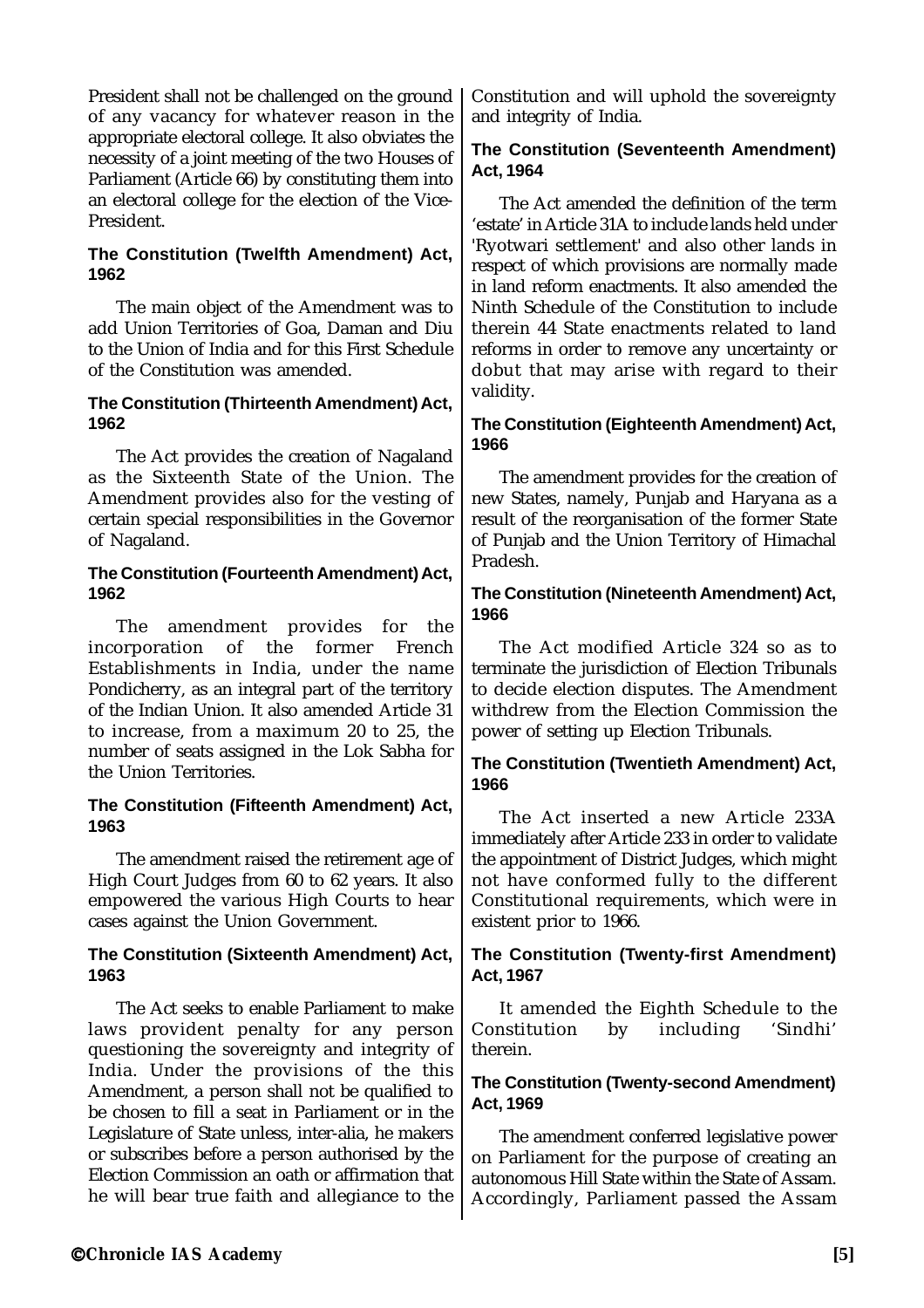Reorganization (Meghalaya) Act, 1969 to set up the State of Meghalaya within the State of Assam.

#### **The Constitution (Twenty-third Amendment) Act, 1969**

It deals with the questions of reservation of seat in Parliament and State Assemblies for Scheduled Castes, Scheduled Tribes and Anglo-Indian and further extend the period of reservation by another ten years, which means in effect thirty years from the commencement of the Constitution.

### **The Constitution (Twenty-fourth Amendment) Act, 1971**

It amended Article 13 and 368 with a view to removing all possible doubts regarding the power of Parliament to amend the Constitution and procedure thereof. It gets over the Golak Nath ruling and asserts the power of Parliament, denied to in the Golak Nath, to amend Fundamental Rights.

### **The Constitution (Twenty-fifth) Amendment Act, 1971**

The 25th amendment of the Constitution in 1971 added a new clause, Article 31C to the Constitution. Upto 1971, the position was that Fundamental Rights prevailed over the Directive Principles of State Policy and that a law enacted to implement a Directive Principle could not be valid if it conflicted with a Fundamental Right. Article 31C sought to change this relationship to some extent by conferring primacy on Articles 39(b) and 39(c) over Articles 14, 19 and 31.

### **The Constitution (Twenty-sixth Amendment) Act, 1971**

It abolished Articles 291 and 362 of the Constitution and also inserted a new Article 362A after Article 363. the cumulative effect of these changes was the end of the recognition granted to the former rulers of Indian States and the abolition of Privy Purses.

# **The Constitution (Twenty-seventh Amendment) Act, 1971**

The Act was enacted to implement the decision to establish the Union Territory of Mizoram. It empowered Parliament to create a legislature and Council of Minister for the new territory.

# **The Constitution (Twenty-eight Amendment) Act, 1972**

The amendment deleted Article 314 of the Constitution, which had given protection to the I.C.S. Officers, condition of service and privileges and inserted a new Article 312A.

# **The Constitution (Twenty-ninth Amendment) Act, 1972**

By the twenty-ninth Amendment Act, 1972 two Kerala Acts dealing with land reforms were included in the 9th Schedule to the Constitution.

#### **The Constitution (Thirtieth Amendment) Act, 1972**

By this amendment, Article 133 was recast so as to redefine the Civil Appellate Jurisdiction of the Supreme Court. The result of this Amendment is that while any case involving an important question of law can reach the Supreme Court by way of appeal, a case however large the amount involved therein but involving no substantial point of law, would fail to reach the Supreme Court.

# **The Constitution (Thirty-first Amendment) Act, 1973**

By this amendment, the strength of the Lok Sabha was increased from 525 to 545 members. This was done to accommodate the increase in population as revealed by the 1971 Census. Accordingly, Article 81(i)(a) was suitably amended.

### **The Constitution (Thirty-second Amendment) Act, 1973**

The amendment Act was enacted to make few special provisions for the State of Andhra Pradash to satisfy the aspirations of the people of the Telangana region.

### **The Constitution (Thirty-third Amendment) Act, 1974**

It amended Articles 101 and 190. Before this Amendment, the resignation of a member of legislature became effective the moment it was tendered. This position is now changed. A resignation becomes effective only after it has been accepted by the Presiding Officer of the House concerned who may refuse to accept the same if he is satisfied that the resignation is not voluntary or genuine. This precautionary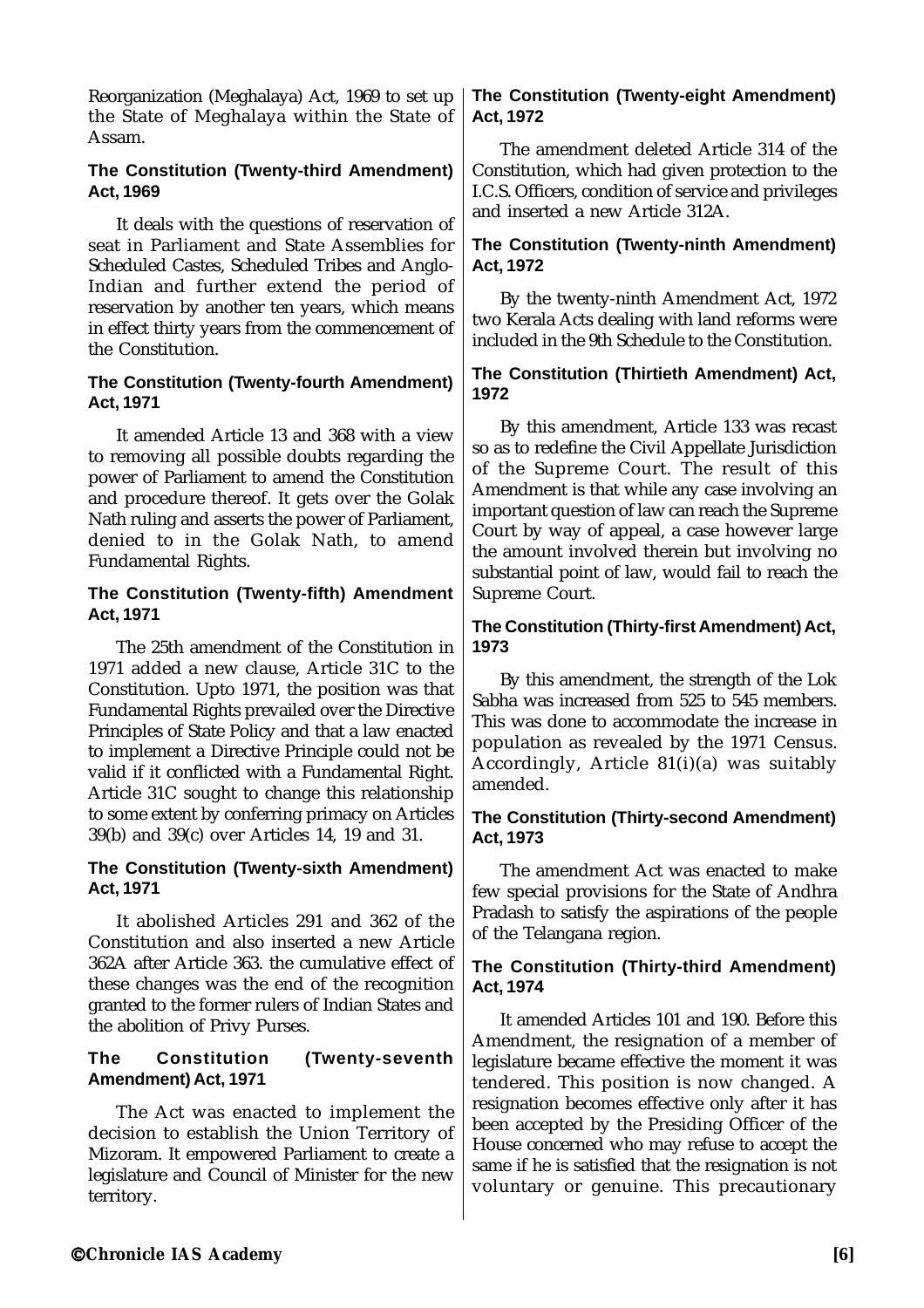provision appeared to be necessary to avoid the members of Parliament or state legislatures being forced to resign.

#### **The Constitution (Thirty-fourth Amendment) Act, 1974**

By this amendment twenty State Acts concerning land ceiling and land tenure reforms were added to the Ninth Schedule to the Constitution.

#### **The Constitution (Thirty-fifth and Thirty-sixth Amendment) Acts, 1974-1975**

The 35th Amendment Act introduced an innovation in the Indian Constitution by conferring on Sikkim the status of an associate in the Indian Union. This was however, a shortlined experiment. The people of Sikkim desired to be and integral part of India. Accordingly, the Constitution Thirty-sixth Amendment Act was enacted in 1975 to confer full-fledged statehood on Sikkim.

# **The Constitution (Thirty-seventh Amendment) Act, 1975**

The Amendment upgraded the status of Arunachal Pradesh as a Union Territory. Articles 239A and 240 were amended so as to authorize Parliament to create for Arunachal Pradesh a Legislature and Council of Ministers.

### **The Constitution (Thirty-eight Amendment) Act, 1975**

This Amendment Act was enacted during the emergency to make certain modification in the emergency provisions. The Presidential 'satisfaction' to issue a proclamation was declared to be final and conclusive. A classificatory clause was added to Article 356(1) so as to make Presidential 'satisfaction' to issue a proclamation there under as 'final and conclusive' which shall not be questioned in any court on any ground.

This Amendment also declared that the 'satisfaction' of the President and a State Governor to issue ordinances would be 'final and conclusive' and shall not be questioned in any court on any ground'.

# **The Constitution (Thirty-ninth) Amendment) Act, 1975**

The voiding of the election to the Lok Sabha of PM Indira Gandhi by the Allahabad High

Court in 1975 on the petition of Raj Narain led to the enactment of the 39th Amendment Act, 1975. It introduced changes in the method deciding election disputes relating to the four high officials of the state, viz. President, Vice-President, Prime Minister and the Speaker. Under the new Article 71(2), Parliament by the law was to establish some 'authority' or 'body' for deciding such disputes, and its decisions shall not be in question any court.

# **The Constitution (Fortieth Amendment) Act, 1976**

The Amendment Act extended immunity to 64 Central and State statues by including them in the IX Schedule. These statues pertained to lad reform, Urban Ceiling and prevention of publication of objectionable matter.

### **The Constitution (Forty-first Amendment) Act, 1976**

The Constitution (Forty-first Amendment Act), 1976 raised the age of retirement of the chairman and members of State Public Service Commissions from 60 to 62.

### **The Constitution (Forty-second Amendment) Act, 1976**

The 42nd Constitutional Amendment Act brought a number of changes in the Constitution. The Act inter-alia gave preponderance to the Directive Principles of State Policy over the Fundamental Rights. Established the supremacy of Parliament and curtailed the powers of Judiciary. The Act was first of its kind. Is was the most comprehensive Act and touched almost all the sensitive areas of the Constitution. The Amendment was meant to enhance enormously the strength of the Government.

*The major Amendments made in the Constitution by the 42nd Amendment Act are:*

# **Preamble**

The characterization of India as 'Sovereign Democratic Republic' has been changed to 'Sovereign Socialist Secular Democratic Republic'. The words 'Unity of the nation' have been changed to 'Unity and integrity of the nation'.

**Parliament and State Legislatures :** The life of the Lok Sabha and State Legislative Assemblies was extended from 5 to 6 years.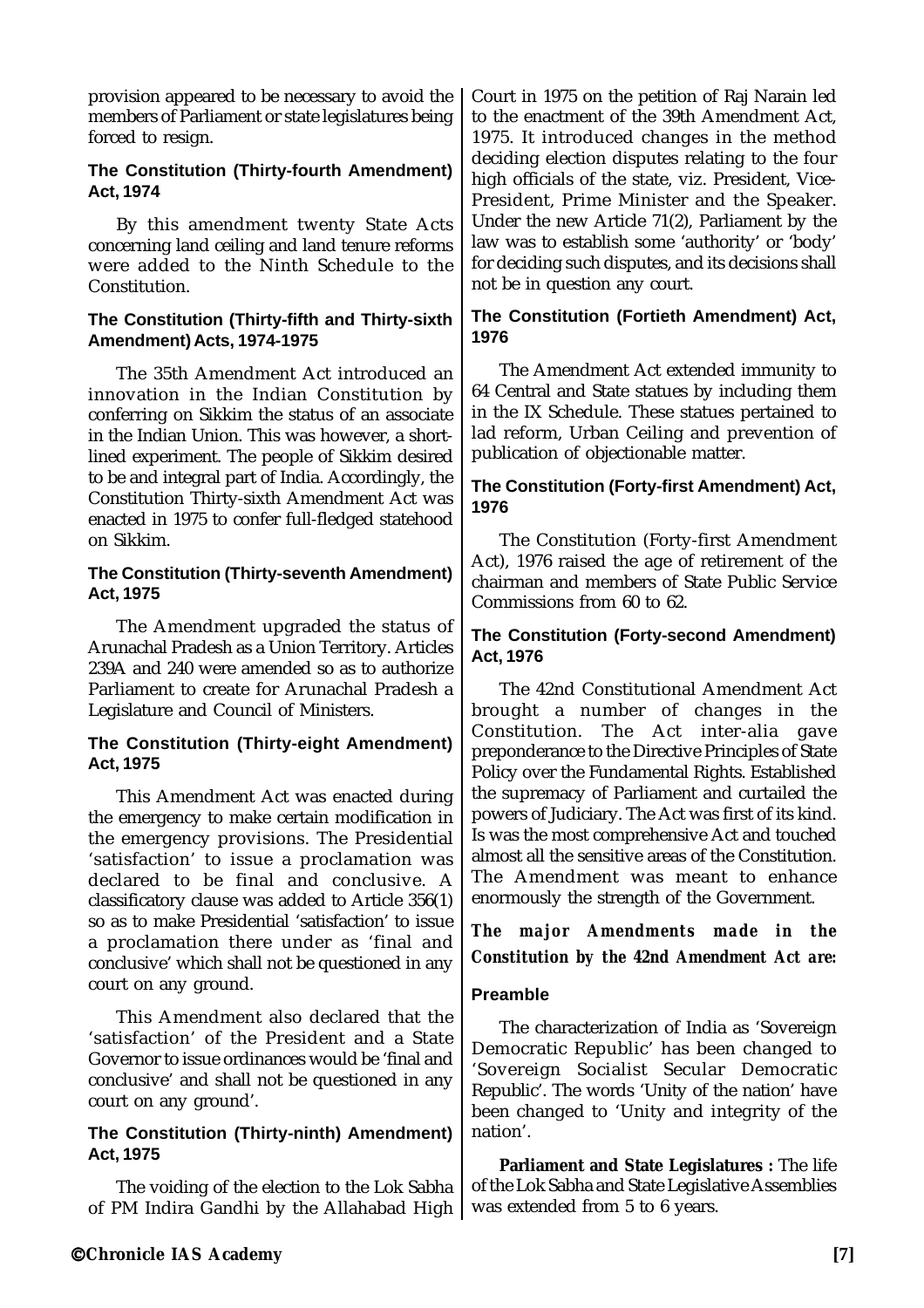**Executive :** It amended Article 74 to State explicitly that the President shall act in accordance with the advice of the Council of Ministers in discharge of his functions.

**Judiciary:** The 42nd Amendment Act inserted Article 32A in order to deny the Supreme Court the power to consider the Constitutional validity of a State law. Another new provision, Article 131A, gave the Supreme Court an exclusive jurisdiction to determine question relating to the Constitutional validity of a central laws.

Article 144A and Article 128A, the creatures of Constitutional Amendment Act made further innovation in the area of judicial review of the Constitutionality of legislation. Under Article 144A, the minimum number of judges of the Supreme Court to decide a question of a Constitutional validity of a Central or State law was fixed as at least seven and further, this required two-thirds majority of the judges sitting declare law as unconstitutional. While the power of the High Court to enforce Fundamental Rights remained untouched, several restrictions were imposed on its power to issue writs 'for any other purpose'.

**Federalism:** The Act added Article 257A in the Constitution to enable the Centre to deploy any armed force of the Union, or any other force under its control. For dealing with any grave situation of law and order in any State.

**Fundamental Rights and Directive Principles:** A major change that was made by 42nd Constitutional Amendment was to give primacy to all Directive Principles over the Fundamental Rights contained in Articles 14, 19 or 31. the 42nd Constitutional Amendment added a few more Directive Principles - free legal aid, participation of workers in management of industries, protection for environment and protection of forests and wildlife of the country.

**Fundamental Duties :** The 42nd Amendment Act inserted Article 51-A to create a new part called IV-A in the Constitution, which prescribed the Fundamental Duties to the citizens.

**Emergency :** Prior to 42nd Amendment Act, the President could declare emergency under Article 352 throughout the country and not in a part of the country alone. The Act authorised the President to proclaim Emergency in any part of the country.

The dominant thrust of the Amendment was to reduce the role of courts, particularly, that of the High Courts. It also sought to strengthen Parliament in various ways which in effect, added to the power of the Central Government, It drew enormous criticism particularly for it was pushed through during Emergency.

# **The Constitution (Forty-third Amendment) Act, 1977**

In 1977, the Emergency came to an end and the Janata Party came into power. It made an election pledge that it would repeal the 42nd Amendment and restore the status quo ante. The 43rd Amendment repealed some of the provisions of the 42nd Amendment. Article 31D has also been omitted.

# **The Constitution (Fourty-fourth Amendment) Act, 1978**

The 44th Amendment passed in 1978 undid most of the distortions introduced into the Constitution by the 42nd Amendment of the Constitution. The salient features of the Amendment Act are as follows :

• It reduced the life of Lok Sabha and State Legislative Assemblies again to five years and thus restored the status quo ante.

It cancelled 39th Amendment which had deprived the Supreme Court of its jurisdiction to decide disputes concerning election of the President and the Vice-President.

• A new provision was added to Article 74(1) saying that the President could require the council of ministers to reconsider its advice to him, either generally or otherwise and the President should Act in accordance with the advice tendered after such re-consideration.

# Article 257A was Omitted

• It has been provided that an Emergency can be proclaimed only on the basis of written advice tendered to the President by the Cabinet.

• Right to Property has been taken out from the list of Fundamental Rights and has been declared a legal right.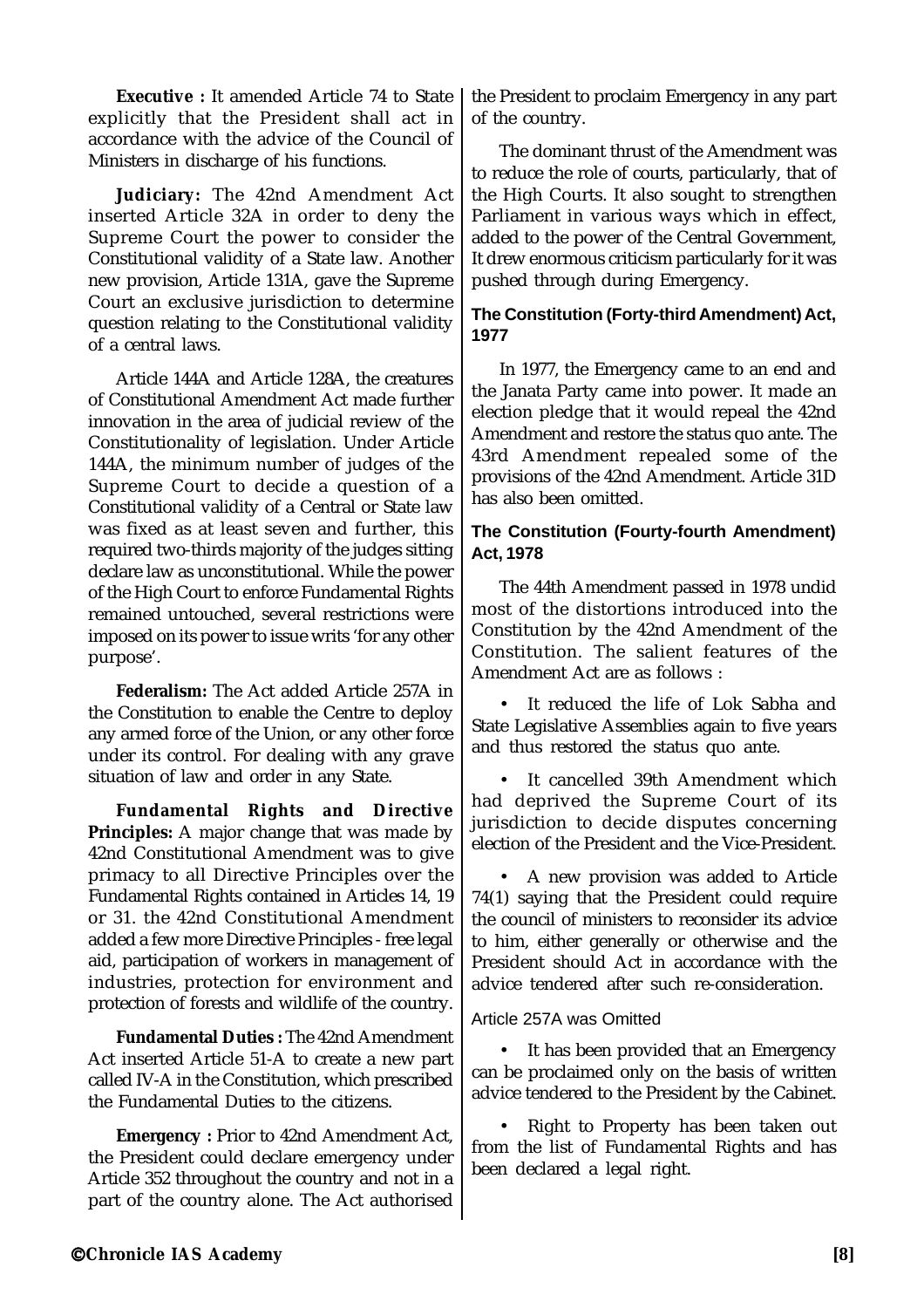### **The Constitution (Forty-fifth Amendment) Act, 1980**

The purpose of the Amendment was to continue reservation of seats for Scheduled Castes and Scheduled Tribes in the Lok Sabha and the State Assemblies for another 10 years, i.e., upto 1990. The same concession is extended to the Anglo-Indians who may have representation by nomination in these chambers.

### **The Constitution (Forty-sixth Amendment) Act, 1982**

The Forty-sixth Amendment enables the State Governments to plug loopholes and realise salestax dues on the one hand and on the other aims at bringing about some uniformity in tax rates in case of certain items.

# **The Constitution (Forty-seventh Amendment) Act, 1984**

This Amendment adds 14 State Acts dealing with land to the IX<sup>th</sup> Schedule.

### **The Constitution (Forty-eight Amendment) Act, 1984**

The purpose of the Amendment was to extend President's rule in Punjab for two years. Under Article 356(5) President's rule can last in a State for a maximum period of one year. But the conditions in Punjab did not permit holding of fresh elections and accordingly, extension of President's rule became imperative.

#### **The Constitution (Forty-ninth Amendment) Act, 1984**

The purpose of this Amendment is to take out the Tribal areas of Tripura from Schedule V and put them in Schedule VI.

### **The Constitution (Fiftieth Amendment) Act, 1984**

This Amendment substitutes an expounded Article 33 for the old Article by the new Article 33, where Parliament is authorised to curtail the Fundamental Rights of the members of the armed forces, forces charged with the maintenance of public order, intelligence organisations or telecommunication systems set up for any force or Intelligence Bureau, with a view to ensure the proper discharge of duties by and maintenance of discipline among those persons in the interest of country's security.

# **The Constitution (Fifty-first Amendment) Act, 1984**

 The Amendment effectuates some changes in Articles 330 and 332 with a view to provide for reservation of seats in the Lok Sabha for Scheduled Tribes in Meghalaya, Aruncahal Pradesh and Mizoram, as well as in the Legislative Assemblies of Nagaland and Meghalaya.

# **The Constitution (Fifty-second Amendment) Act, 1985**

The amendment is designed to prevent the scourge of defection of Members of Parliament and State Legislatures from one political party to another.

# **The Constitution (Fifty-third Amendment) Act, 1986**

The amendment Act elevated the Union Territory of Mizoram to the status of a State.

# **The Constitution (Fifty-fourth Amendment) Act,1986**

The Salaries of the Judges of the Supreme Court and the High Courts have been enhanced by the 54th Amendment Act, 1986. Accordingly, a Judge of the Supreme Court gets a salary of Rs. 9,000 per mensem and the salary of the Chief Justice is Rs. 10,000 per mensem. A Judge of the High Court gets a salary of Rs. 8,000 per mensem and the salary of the Chief Justice of the High Courts is Rs. 9,000 per mensem.

### **The Constitution (Fifty-fifth Amendment) Act, 1986**

The Union Territory of Arunchal Pradesh was elevated to the status of a State by the 55th Amendment Act.

# **The Constitution (Fifty-sixth Amendment) Act, 1987**

Constitution (56th Amendment) Act, 1987 inserted Article 394A, to make the Hindi text of the Constitution authoritative.

### **The Constitution (Fifty-seventh Amendment) Act, 1987**

The Constitution (57th Amendment) Act, 1987 with the Goa, Daman and Diu Reorganisation Act, 1987 lifted Goa from the status of Union Territory to that of the 25th State of the Union of India.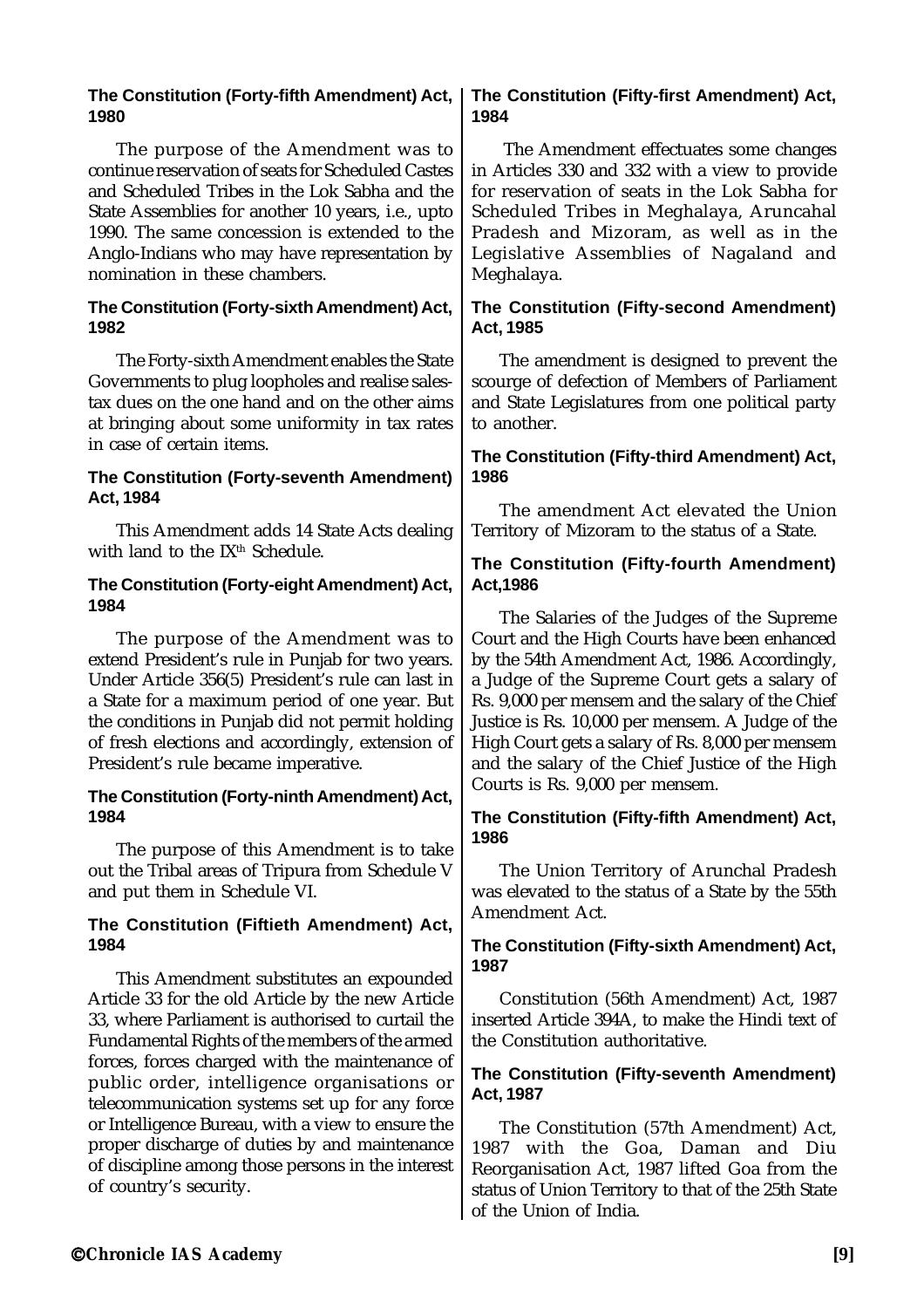| The Constitution (Fifty-eighth Amendment)<br>Act, 1987                                                                                                       | vice-chairperson and five other members who<br>shall be appointed by the President by warrant                                                                                                    |
|--------------------------------------------------------------------------------------------------------------------------------------------------------------|--------------------------------------------------------------------------------------------------------------------------------------------------------------------------------------------------|
| The Amendment Act provides the<br>reservation of seats for tribals in the Legislative<br>Assemblies of Arunchal Pradesh, Meghalaya,<br>Mizoram and Nagaland. | under his hand and seal.<br>The Constitution (Sixty-Eight Amendment) Act,<br>1990                                                                                                                |
| The Constitution (Fifty-ninth Amendment) Act,<br>1988<br>The Act empowered the Government to                                                                 | The Act protects fifty-five State Acts relating<br>to land reforms and ceiling on agricultural land<br>holdings, enacted by States of Andhra Pradesh,<br>Karnataka, Kerala, Madhya Pradesh, West |
| impose Emergency in Punjab on the grounds that<br>India's integrity was threatened by internal<br>disturbances.                                              | Bengal and Union Territory of Pondicherry, from<br>challenge in courts, by including them in the<br>Ninth Schedule to the Constitution.                                                          |
| The Constitution (Sixtieth Amendment) Act,<br>1988                                                                                                           | The Constitution (Sixty-seventh Amendment)<br>Act, 1991                                                                                                                                          |
| The Amendment Act authorise State<br>Governments to increase the ceiling on<br>professional tax from Rs. 250 to Rs. 2,500 per                                | The Amendment Act was to extend<br>President's rule in Punjab for further six months<br>i.e., upto May 10,1991.                                                                                  |
| person per annum.                                                                                                                                            | The Constitution (Sixty-eight Amendment) Act,<br>1991                                                                                                                                            |
| The Constitution (Sixty-first Amendment) Act,<br>1988                                                                                                        | The Amendment Act was to extend                                                                                                                                                                  |
| The 61st Amendment reduces the voting age<br>from 21 years to 18 years for the Lok Sabha and                                                                 | President's Rule in Punjab for further six months<br>after May 1991.                                                                                                                             |
| Assembly election.                                                                                                                                           | The Constitution (Sixty-ninth Amendment) Act,<br>1991                                                                                                                                            |
| The Constitution (Sixty-second Amendment)<br>Act, 1990                                                                                                       | The Amendment Act was to grant Statehood                                                                                                                                                         |
| The 62nd Amendment Act extends by 10<br>years the reservation of seats for the Scheduled<br>Castes and Scheduled Tribes in the Lok Sabha                     | to Delhi as 'National Capital Territory of Delhi'.<br>It also provides a 70 member assembly and a 7<br>member Council of Ministers for Delhi.                                                    |
| and State Assemblies as well as nomination<br>representatives of the Anglo-Indian community.                                                                 | The Constitution (Seventy Amendment) Act,<br>1992                                                                                                                                                |
| The Constitution (Sixty-third Amendment) Act,<br>1990                                                                                                        | It facilitates for members of Delhi and<br>Pondicherry Assemblies to participate in the<br>election of the President.                                                                            |
| The Amendment Act repealed the 59th<br>Constitutional Amendment which empowered<br>the Government to impose Emergency in Punjab.                             | The Constitution (Seventy-first Amendment)<br>Act, 1992                                                                                                                                          |
| The Constitution (Sixty-fourth Amendment)<br>Act, 1990                                                                                                       | The amendment facilitates for the inclusion<br>of Nepali, Manipuri and Konkani in the Eighth                                                                                                     |
| The Amendment Act was to extend<br>President's rule in Punjab for further six                                                                                | Schedule of the Constitution. With the inclusion<br>of these three languages, the number of<br>languages in the Fight Cehedule gees up to                                                        |

#### **The Constitution (Sixty-fifth Amendment) Act, The Constitution (Seventy-second Amendment) Act, 1992**

languages in the Eight Schedule goes up to 18.

For restoring peace and harmony in the areas of the State of Tripura where disturbed conditions prevailed, Memorandum of Settlement was signed by the Government of

#### **Chronicle IAS Academy [10]**

Article 338 of the Constitution has been amended for the Constitution of a National Commission for Scheduled Castes and Scheduled Tribes consisting of a chairperson,

months.

**1990**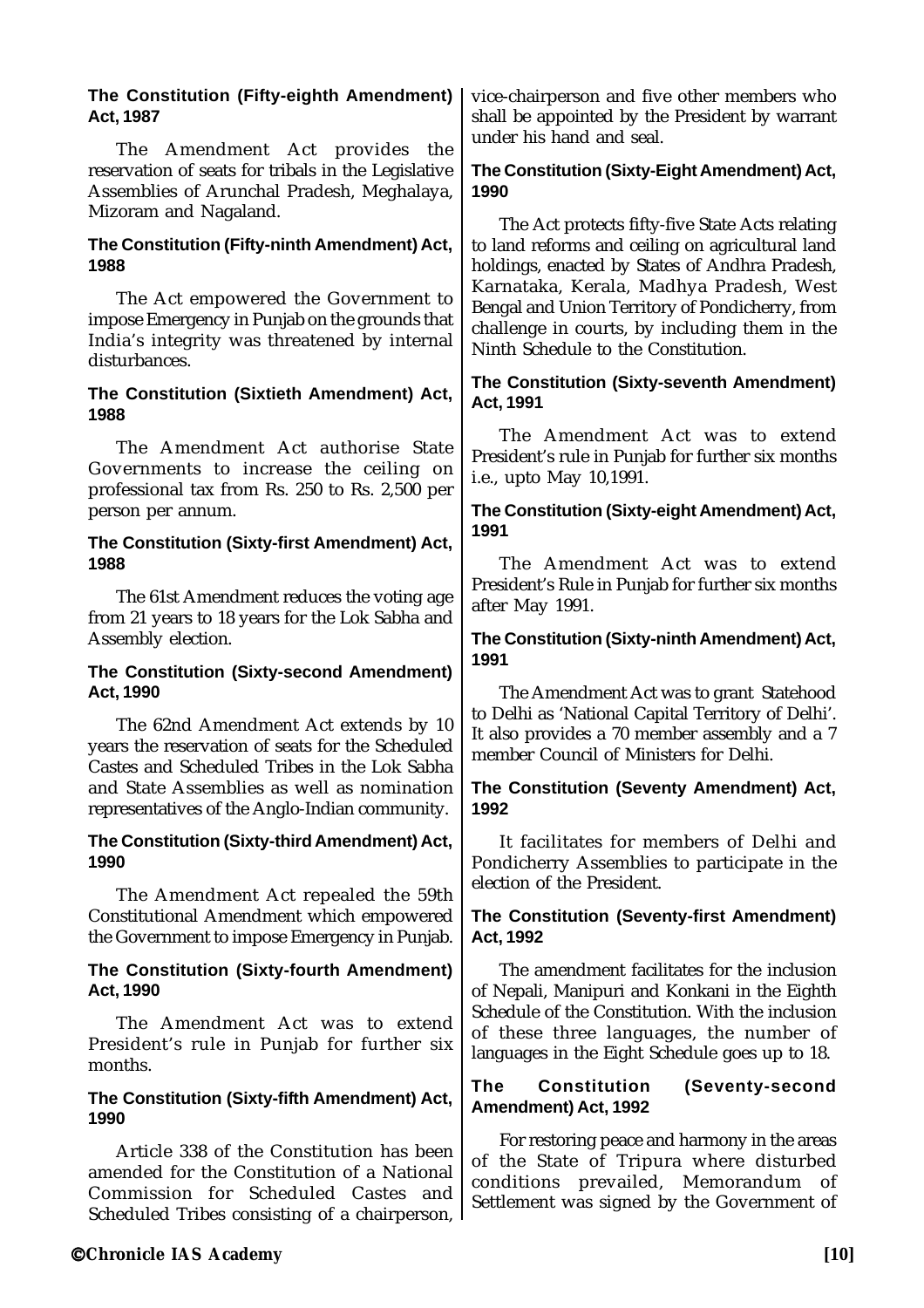India with Tripura National Volunteers on August 12,1988.

In order to implement the said Memorandum, Article 332 of the Constitution (Seventy-second Amendment) Act, 1992 for making a temporary provision for the determination of the number of seats reserved for the Scheduled Tribes in the State Assembly of Tripura, until the re adjustment of seats is made on the basis of the first census after the year 2000 under Article 170 of the Constitution.

#### **The Constitution (Seventy-third Amendment) Act, 1992**

The Seventy-third Constitutional Amendment Act, 1992 was passed by the Parliament on December 22nd, 1992 which was notified by the Central Government through Official Gazette on April 20,1993 as it got rectification by the State legislatures and was assented to by the President of India. After notification, the Panchayati Raj Institutions have now got Constitutional legitimacy.

After part VIII of the Constitution, a separate part IX has been added to the Constitution with the addition in Article 243A and fresh Schedule called Eleventh Schedule enumerating the powers and functions of Panchayti Raj Institutions. The Act provides for Gram Sabha, a three-tier model of Panchayati Raj, reservation of seats for SCs and STs in proportion to their population and one-third reservation of seats for women.

### **The Constitution (Seventy-fourth Amendment) Act, 1992**

The Act provides constitutional status to Urban Local Bodies. After part VIII of the Constitution, a separate part IXA has been added to the Constitution with the addition in Article 243A and a fresh schedule called Twelfth schedule enumerating the powers and functions of urban local bodies has been incorporated. The Act provides Municipal Panchayat, Municipal Council and Municipal Corporation, reservation of seats for SCs and STs in proportion to their population and one-third reservation of seats for women.

### **The Constitution (Seventy-fifth Amendment) Act, 1993**

It has amended Article 323-B and added a new clause (h) providing for establishment of

tribunals for rent control cases.

# **The Constitution (Seventy-sixth Amendment) Act, 1994**

This Amendment Act raises the reservation quota of government jobs and seats for admission in the educational institutions in favour of socially and educationally backward classes to 69 per cent in Tamil Nadu. Further, the Amendment Act has been included in the Ninth Schedule of the Constitution to exempt it from the purview of judicial scrutiny.

# **The Constitution (Seventy-seventh Amendment) Act, 1995**

This Amendment has added a new clause (4-a) to Article 16 of the Constitution which empowers the State to make any provisions for reservation in promotions in Government jobs in favour of SCs and STs, if it is of opinion that they are inadequately represented in the services under the State. This has been done to nullify the effect of the Supreme Court Judgment in the Mandal Commission Case (Indra Sawhney vs. Union of India) in which the Court has held that reservation in promotions cannot be made.

# **The Constitution (Seventy-eighth Amendment) act 1995**

This amended the Ninth schedule of the Constitution and inserted 27 Land Reform Act of Various States in the Ninth Schedule. After this the total number of Act included in the Ninth Schedule has gone upto 284. Now these Acts cannot be challenged in the courts on the plea for the violation of Fundamental Rights.

# **The Constitution (Seventy-ninth Amendment) Act, 1999**

By this Act, the Government has extended the reservation of seats for the Scheduled Castes and the Scheduled Tribes as well as for the Anglo-Indians in the House of the People and in the Legislative Assemblies of the States for another ten years.

# **The Constitution (Eightieth Amendment) Act, 2000**

Based on the recommendations of the Tenth Finance Commission, an alternative scheme for sharing taxes between the Union and the State has been enacted by the Constitution (Eightieth Amendment) Act, 2000. Under the new scheme of devolution of revenue between Union and the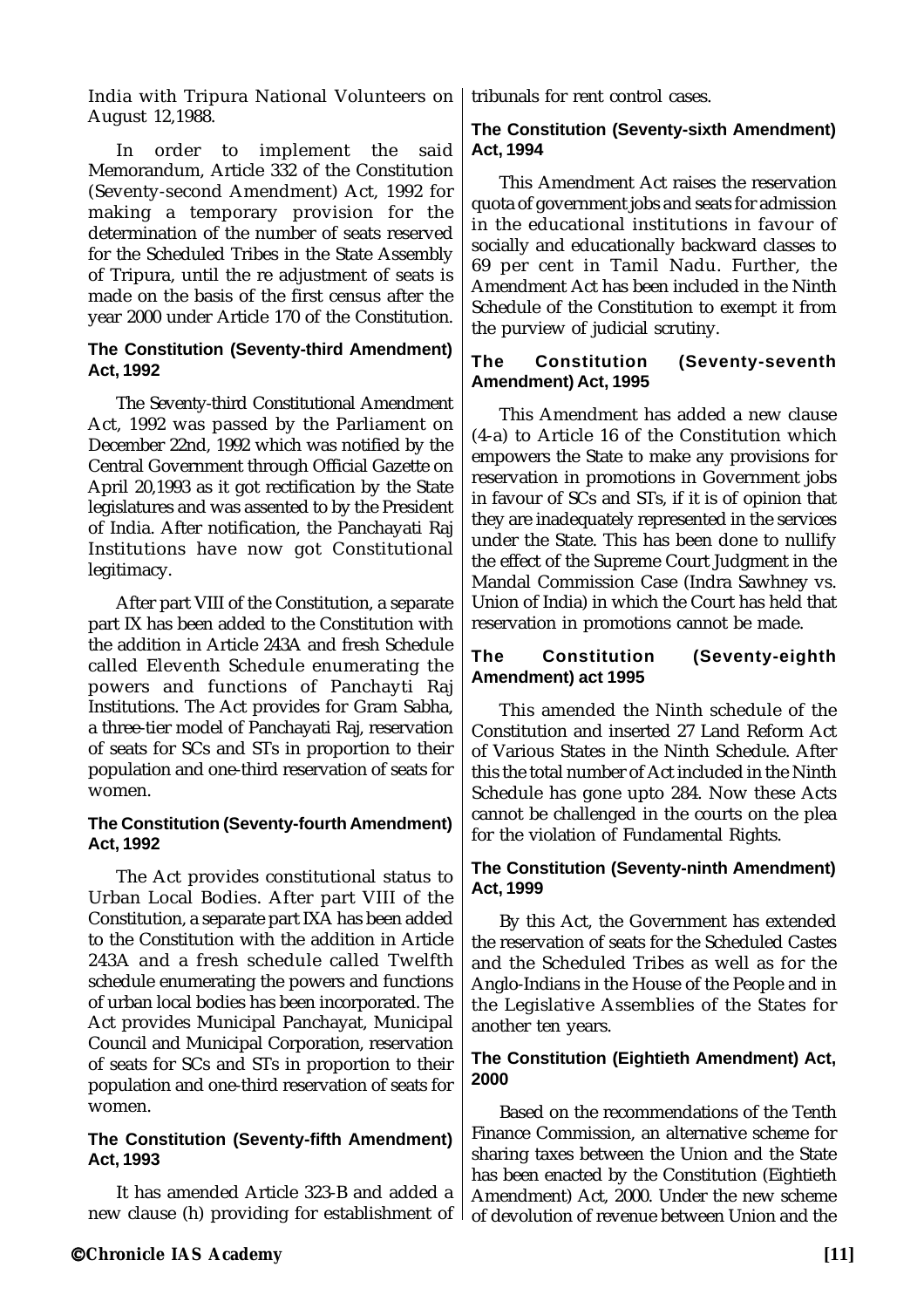States, 26 per cent out of gross proceeds of Union taxes and duties is to be assigned to the States in lieu of their existing share in the income-tax, excise duties special excise duties and grants in lieu of tax on railway passenger fares.

# **The Constitution (Eighty-first Amendment) Act, 2000**

By this amendment the unfilled vacancies of a year which reserved for the Scheduled Castes and the Scheduled Tribes for being filled up in that year in accordance with any provision of reservations made under Article 16 of the Constitution shall be considered as a separate class of vacancies to be filled up in any succeeding year or years, and such class of vacancies shall not be considered together with the vacancies of the year in which they were filled up for determining the ceiling of fifty per cent reservation against total number of vacancies of that year.

### **The Constitution (Eighty-second Amendment) Act, 2000**

The amendment provides that nothing in Article 335 shall prevent the State from making any provisions in favour of the members of the Scheduled Castes and the Scheduled Tribes for relaxation in qualifying marks in any examination or lowering the standards of evaluation for reservation in matters of promotion to any class or classes of services or posts in connection with affairs of the Union or of a State.

#### **The Constitution (Eighth-third Amendment) Act, 2000**

The Act amended Article 243M of the Constitution to provide that no reservation in Panchayats need be made in favour of the Scheduled Castes in Arunachal Pradesh wholly inhabited by tribal population.

#### **The Constitution (Eighty-fourth Amendment) Act, 2001**

The Act amended provisions to Article 82 and 170(3) of the Constitution to readjust and rationalise the territorial constituencies in the States, without altering the number of seats allotted to each State in the House of People and Legislative Assemblies of the States, including the Scheduled Castes and Scheduled Tribes Constituencies, on the basis of the population ascertained at the census for the year 1991 so as

to remove the imbalance caused due to uneven growth of population/electorate in different constituencies.

# **The Constitution (Eighty-fifth Amendment) Act, 2001**

This Act amended Article 16 (4A) of the Constitution to provide for consequential seniority in the case of promotion by virtue of rule of reservation for Government servants belonging to the Scheduled Castes and the Scheduled Tribes.

# **The Constitution (Eighty-sixth Amendment) Act, 2002**

With a view to making right to free and compulsory education a fundamental right, the Act inserts a new Article, namely, Article 21A conferring on all children in the age group of 6 to 14 years the right to free and compulsory education. The Act amends in Part-III, Part –IV and Part-IV(A) of the Constitution.

#### **The Constitution (Eighty-seventh Amendment) Act, 2003**

The Amendment provides for readjustment of electoral constituencies, including those reserved for the Scheduled Castes and the Scheduled Tribes, based on the population census for the year 2001, without affecting the number of seats allocated to States in the legislative bodies.

# **The Constitution (Eighty-Eighth Amendment) Act, 2003**

The Act amends Article 268, 270 and VIIth Schedule of the Constitution. It adds 92C just after 92B and makes provisions for Tax on Services.

### **The Constitution (Eighty- ninth Amendment) Act, 2003**

The Act adds Article 338A and provides for the creation of National Commission for Scheduled Tribes.

### **The Constitution (Ninetieth Amendment) Act, 2003**

The Act amends Article 332 and adds section (6) regarding representation in the Bodo Territorial Areas District in the State of Assam.

**The Constitution (Ninety-one Amendment) Act, 2003**

# **Chronicle IAS Academy [12]**